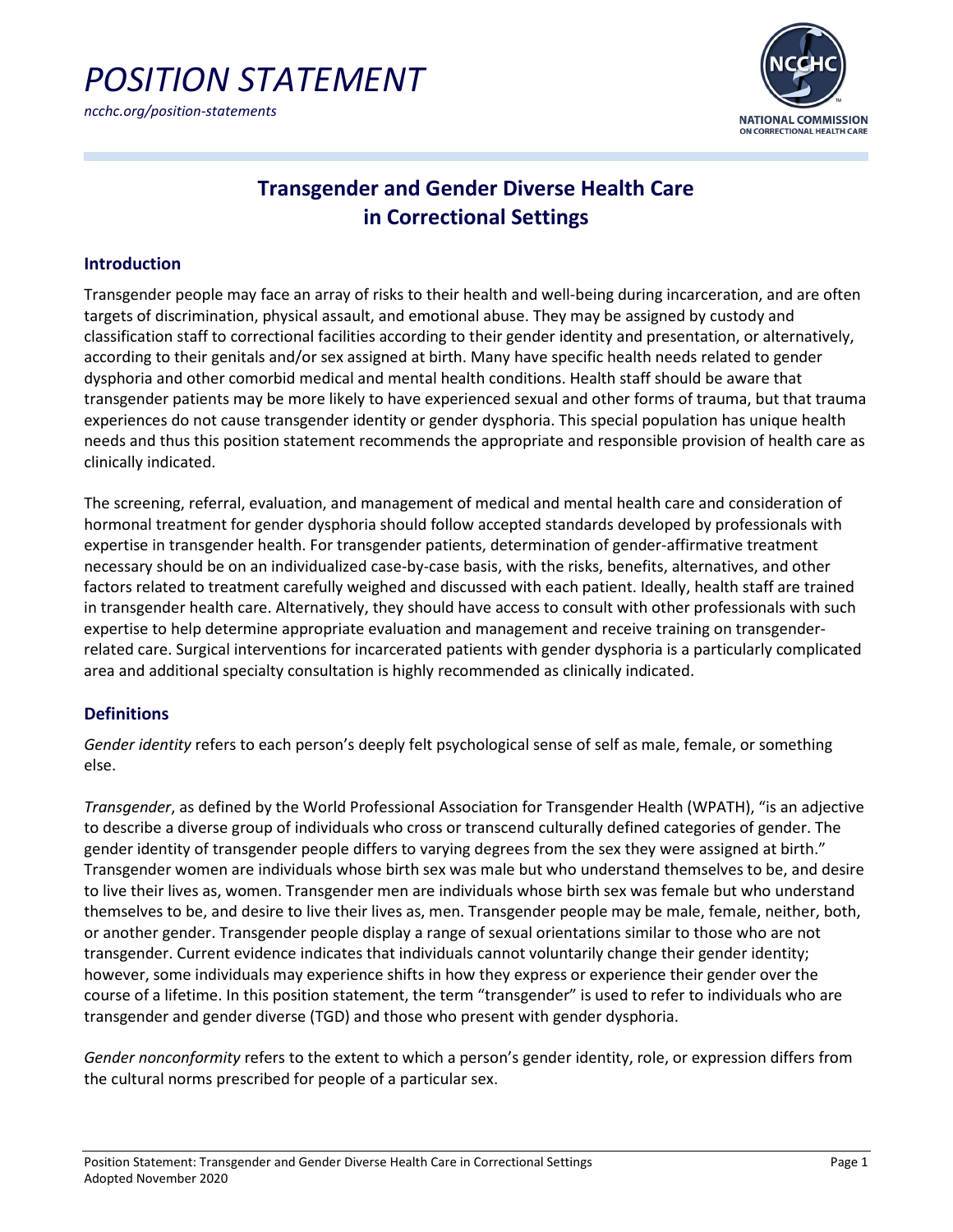

*ncchc.org/position-statements*

*Gender dysphoria* is a DSM-5 psychiatric disorder that was referred to as gender identity disorder (GID) in earlier DSM versions. Gender dysphoria refers to discomfort or distress caused by a discrepancy between a person's gender identity and that person's sex assigned at birth (and the associated gender role and/or primary and secondary sex characteristics). It should be noted that not all transgender people experience gender dysphoria symptoms or associated psychosocial impairments, or meet the DSM-5 diagnostic criteria for gender dysphoria. Transgender individuals are at risk for other mental health disorders with associated distress and impairment, such as major depression, anxiety disorders, and substance use disorders, especially in the community and in correctional environments.

### **Adolescent/Developmental Issues**

Transgender youth have higher rates of depression, suicidality, self-harm, substance use, and eating disorders when compared with their peers. Adolescence is a time of immense physical and mental changes, including issues related to gender identity. The brain continues to develop during adolescence and for many adolescent youths, gender identity is an exploration and not a foregone conclusion. It has been demonstrated that adolescents should be allowed to express gender identities as they experience them, and that gender identities may be fluid and may change over time, and not all youth will persist in a transgender identity into adulthood. Review of community records and evaluation by a mental health professional experienced in working with transgender youth will help determine the youth's current functioning, clinical stability, and the need for additional mental health treatments and interventions.

The diagnostic evaluation and consideration of initiation, continuation, or other adjustments to hormone therapy (e.g., pubertal suppression agents) and other treatment interventions for incarcerated transgender adolescents requires a multidisciplinary treatment team approach: youth psychoeducation and assent, parent/legal guardian involvement, ongoing communication and consent for minor youths for hormone therapy and/or psychotropic medication treatments (this may vary based on the youth's age and legal requirements of the jurisdiction). Facilities that lack transgender expertise should consult with psychiatry, psychology, adolescent medicine, and endocrinology consultants as needed.

Research has found that transgender youth who receive appropriate hormone therapy have significantly improved mental health that continues into their adult life. This underscores the importance of appropriate care for these patients.

### **Position Statement**

Correctional leaders and health care and custody staff have a responsibility to ensure the physical and mental health and well-being of people in their custody; therefore, health staff should evaluate and treat transgender patients in a manner that respects their unique transgender, medical, mental health, and psychosocial needs. The National Commission on Correctional Health Care recommends that the following principles guide correctional health professionals in addressing the needs of transgender patients:

### *Health Management*

1. All incarcerated people, including those who are transgender, must be treated with fairness, dignity, and respect in a gender-affirming environment.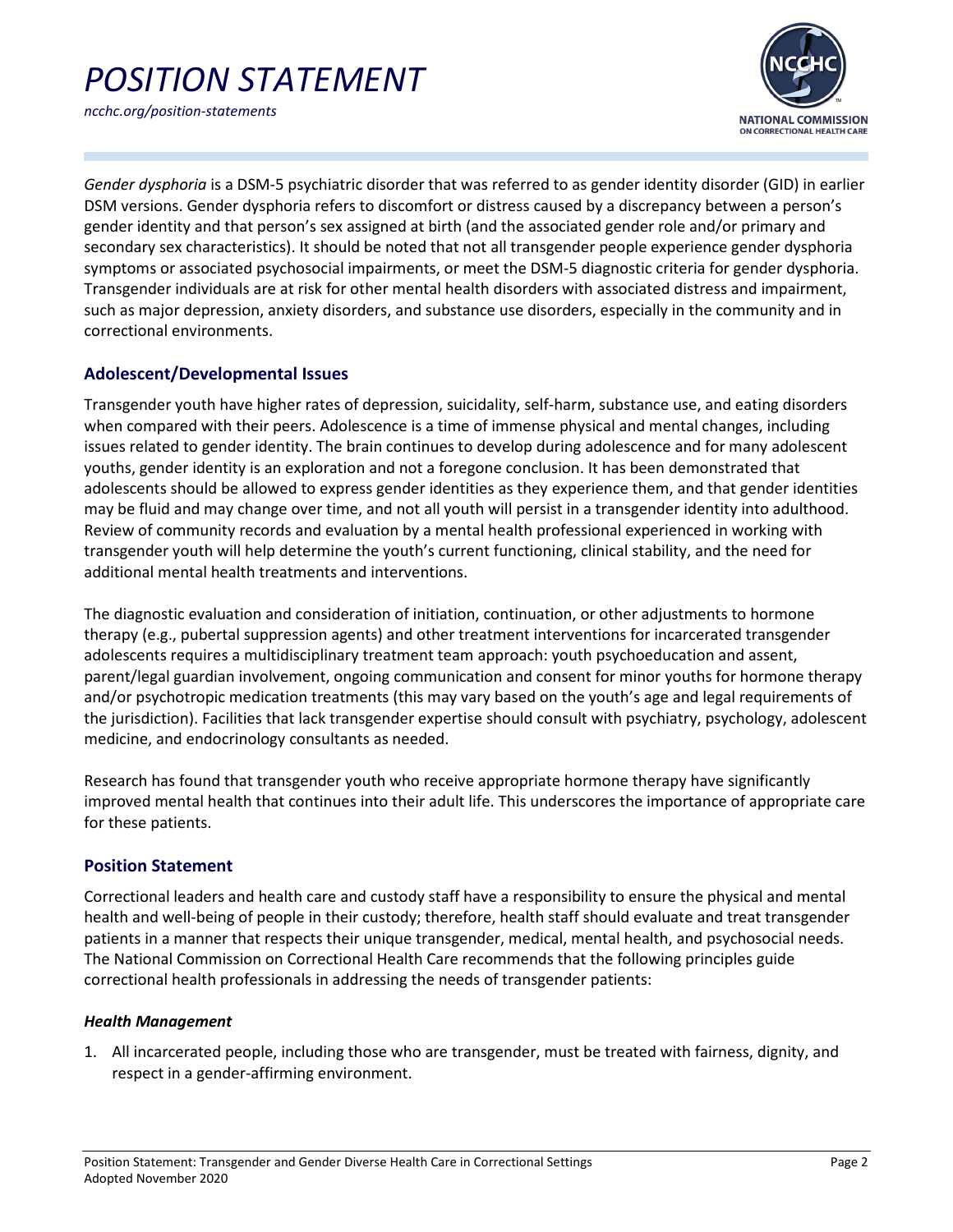*ncchc.org/position-statements*



- 2. All incarcerated people, including those who are transgender, should receive comprehensive health care that is clinically and developmentally appropriate (for adolescents in particular), culturally sensitive, and offered through a nonjudgmental, gender-affirming approach.
- 3. All incarcerated people should receive medical screening regarding sexual activity, sexual orientation, gender identity, and sexual abuse and other forms of trauma or victimization. This may already occur as part of standard PREA interviews but should also be explored by qualified health care professionals.
- 4. Confidential HIV and STI testing and care should be provided to all transgender patients.
- 5. Gynecological, family planning, and obstetrical care and routine primary preventive health care (e.g., mammograms, Pap smears) should be provided when clinically indicated, regardless of housing placement or gender identity. Health staff should be aware that such care may be particularly physically and/or emotionally stressful for some transgender patients. Consideration should be given to special nutritional needs of these patients.
- 6. Health staff should screen all incarcerated people, including transgender patients, for mental health issues (e.g., self-harm and suicide risks, depression, anxiety, PTSD), including those unrelated to sexual orientation or gender identity, and incorporate any identified concerns into the overall treatment plan. The presence of comorbid mental disorders associated with or separate from gender dysphoria should prompt timely mental health evaluation and treatment. Current mental health distress, impairment, and concerns should be addressed either prior to or concurrent with treatment for gender dysphoria.
- 7. Psychotherapy and other mental health treatment should be provided to transgender patients who are experiencing gender dysphoria, depressive disorders, PTSD, or anxiety disorders, or have experienced sexual trauma.
- 8. The clinical decision making to initiate or advance hormone medication treatment or candidacy for surgical interventions while incarcerated or upon release needs to be based on individual medical need, risks and benefits, analysis of alternatives, ruling out contraindications, accepted standards of care, and a thorough informed-consent process.
	- a. Transgender patients with gender dysphoria who have not received hormone therapy before incarceration should be evaluated by a health care provider qualified in the area of gender-related health care to determine their evaluation and treatment needs.
	- b. When determined to be medically necessary for a patient, after baseline laboratory studies are collected, hormone therapy or pubertal suppression should be initiated, and regular laboratory monitoring should be conducted according to accepted medical standards.
- 9. For transgender patients who received hormone therapy or pubertal suppression agents (with or without a prescription) before incarceration:
	- a. If the prescription hormone therapy is verified, it should be continued without interruption (without waiting for a medical evaluation).
	- b. If the patient took unprescribed hormones, decisions should be made on a case-by-case basis, with continuation of hormones when safe and appropriate.
	- c. If previous hormone use cannot be verified, the patient should receive a medical evaluation for hormone therapy as soon as possible to minimize disruptions, or to determine if consultation with or referral to a transgender specialist is warranted.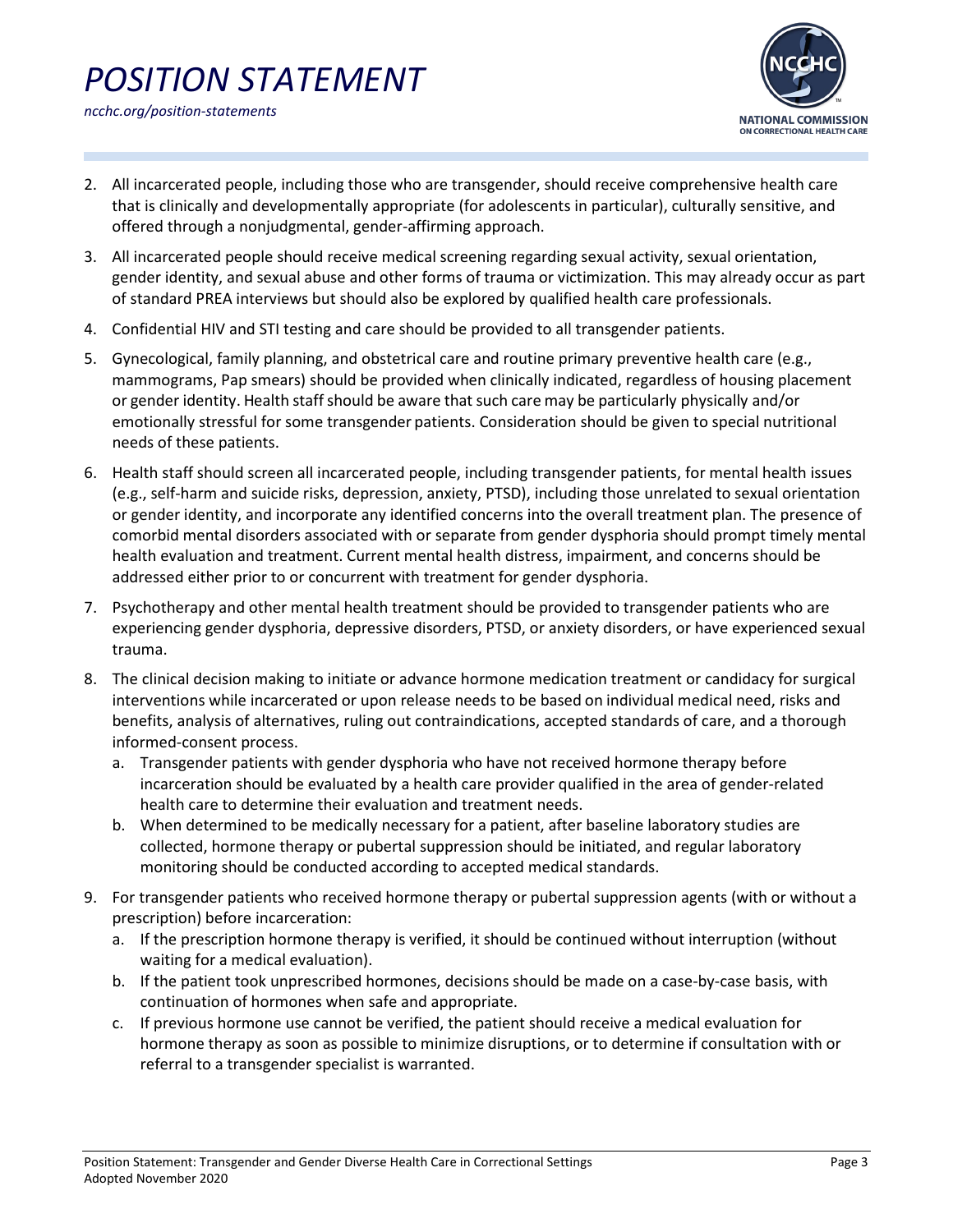

The continuation of prior hormone medication, dose, and schedule would take into account the patient's medical risks and contraindications or other urgent medical reasons to the contrary. Ideally, hormone therapy would not be abruptly discontinued as this may result in a reversal of target physical characteristics, which could be a new stressor to the patient.

- 10. Evaluations to determine the medical necessity of gender-affirming surgical procedures will be performed on a case-by-case basis, applying a careful risk, benefit, and alternatives analysis. Gender-affirming procedures will be provided when determined to be medically necessary for a patient according to accepted medical standards.
- 11. Timely emergency treatment and specialty follow-up for genital mutilation or self-harm (e.g., penile, testicular, or other injury) or for other related complications should occur. Individuals who engage in any type of genital self-harm should be referred for further mental health evaluation and treatment.
- 12. Postoperative care, surgical follow-up, and medical housing for patients after gender-affirming surgery should be provided for as long as medically necessary for each patient and according to accepted medical standards.
- 13. Psychotherapy such as "reparative" or "conversion" therapy or attempts to alter gender identity should never be employed. Similarly, disciplining individuals solely for expressing their gender identity may have harmful health consequences.
- 14. Transgender patients should have access to services and support systems that address self-acceptance, disclosure of sexual orientation or gender identity, family relationships, peer support, healthy intimate relationships, and sexual decision making.
- 15. Correctional health care providers should provide transgender patients with patient education materials on gender dysphoria hormonal and supportive mental health treatments, transitioning, and gender affirmation options.
- 16. Health staff should recommend to custody leadership that commissary items and undergarments consistent with an individual's gender identity are available, regardless of a gender dysphoria diagnosis, as well as any hygiene items needed due to anatomy, such as menstrual products.
- 17. Correctional health care providers should attempt to refer to transgender patients by the name and pronouns of the patients' preference. Facilities may consider developing policies and procedures that address the use of legal versus preferred names in health documents/records (e.g., sick call requests, medication administration passes).
- 18. Correctional health care providers should be attentive to the unique biopsychosocial needs of adolescents who identify as transgender or present with gender dysphoria. This includes addressing physiologic aspects related to puberty and ongoing growth, neurodevelopmental and psychological aspects, and social issues, including family acceptance and youth/caregiver consent for treatment. Care delivered to adolescents identifying as transgender should be consistent with guidelines established by adolescent health professional societies, such as the American Academy of Pediatrics.

### *Patient Safety*

19. Since transgender individuals are common targets for violence, health staff should work with custody staff to help identify appropriate safety measures regarding housing, recreation, and work assignments.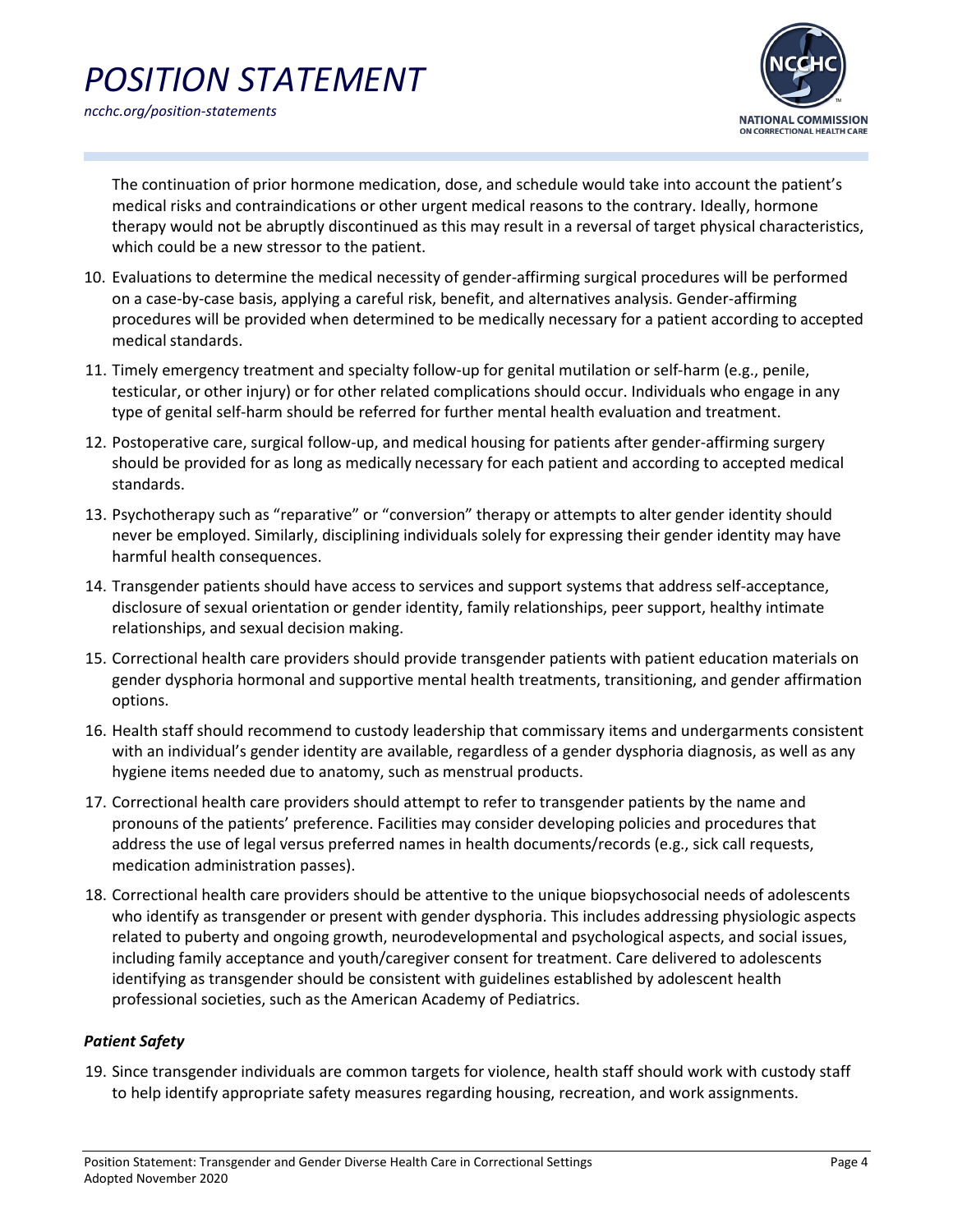

- 20. Transgender individuals should be placed in the least restrictive environment necessary to ensure their safety. Isolation, restrictive housing, or segregation should not be relied on exclusively or indefinitely to ensure safety.
- 21. Health staff may be asked to consult, participate, or provide input to custody and classification staff regarding custodial placement decisions of transgender patients, including potential impact on medical and mental health, overall adjustment and functioning, and risk of harm to self or others.
- 22. Health staff should periodically assess the safety of transgender patients. Staff must report all observed or self-reported incidents of harassment, discrimination, and abuse as per PREA and other mandated reporting requirements.
- 23. Health staff should encourage that transgender patients be given the opportunity to shower with physical and visual separation from other incarcerated people on a voluntary basis.
- 24. Custody staff should not search or physically examine a transgender individual for the sole purpose of determining genital status. If genital status is unknown, it may be determined during sensitive, confidential, and private health care encounters or interviews/conversations with the person; by reviewing medical records; or, if necessary, by learning that information as part of a broader medical examination conducted in private by a medical provider.
- 25. Health staff may be asked to participate or provide input on decisions regarding search procedures for transgender patients, including potential impacts on health. Current practices include asking whether the patient would feel safer being searched by female or male correctional staff or having all searches conducted by female staff (for adults) (see [https://www.prearesourcecenter.org/node/3257\)](https://www.prearesourcecenter.org/node/3257).

### *Community Collaboration, Continuity of Care, and Discharge Planning*

- 26. Transgender patients receiving hormone therapy should receive a sufficient medication supply upon release to last until a community provider assumes care. Referrals should be made to community-based organizations with sensitive and inclusive services for transgender people.
- 27. For discharges to a residential treatment facility, a signed release of information will facilitate health staff's ability to share and forward discharge planning recommendations and to improve continuity of health care.
- 28. Correctional health care policies for evaluation and management of transgender individuals should be developed and implemented in partnership with local transgender communities, particularly people currently and formerly incarcerated, and transgender service providers when possible.

### *Training*

29. Training of medical and mental health professionals competent to work with adults and adolescents who identify as transgender rests upon general clinical competence in the assessment, diagnosis, and treatment of medical and mental health concerns unrelated to gender identity. However, further training is necessary to recognize and diagnose medical and mental health conditions in transgender patients and to distinguish these from gender dysphoria, as well as to gain further knowledge about gender-nonconforming identities and expression and the assessment and treatment of gender dysphoria. Additional training and competence in adolescent developmental issues is particularly necessary for work with transgender youths.